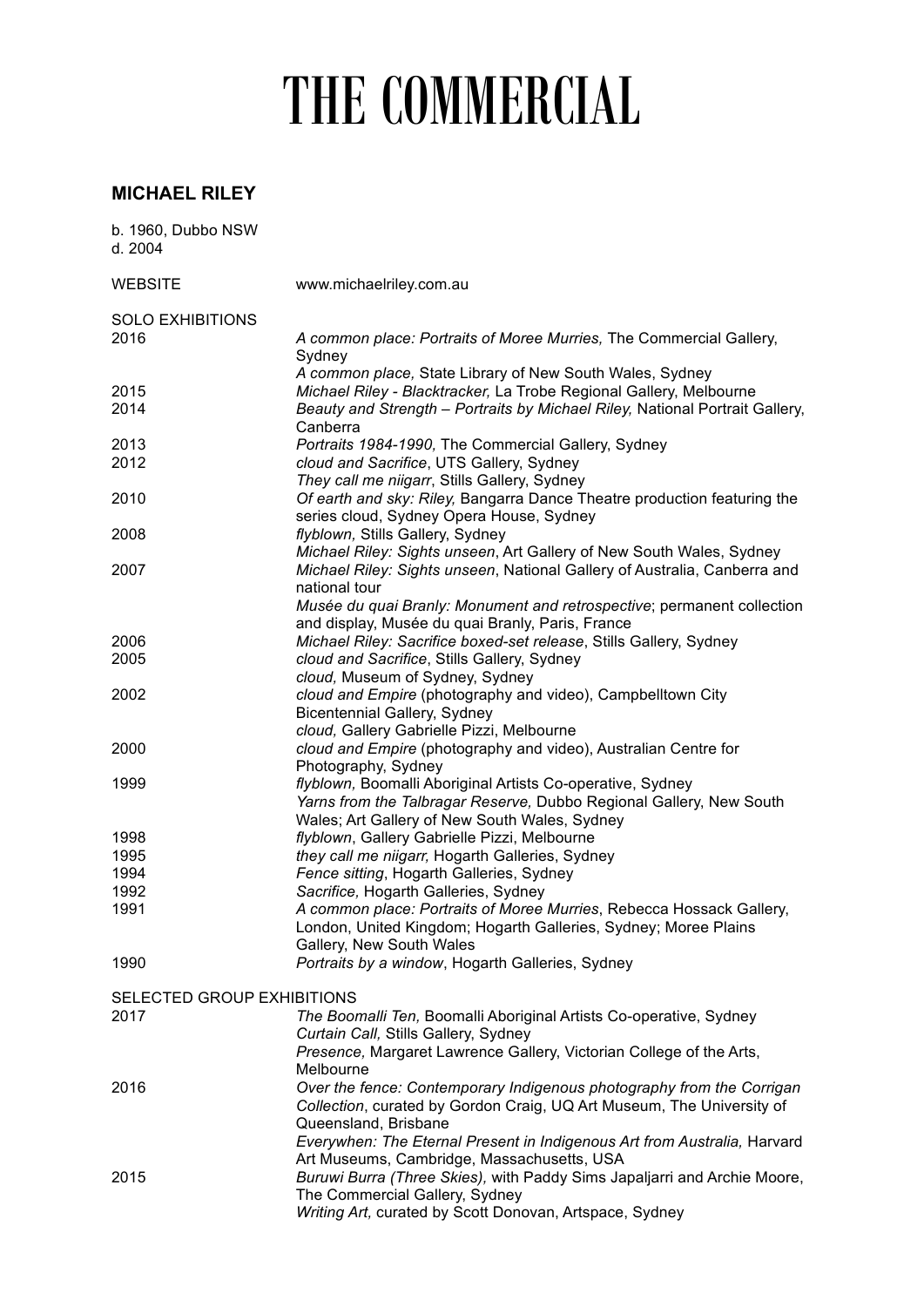| 2014 | BLAK: Forced into images, AAMU - Museum of Contemporary Aboriginal                                                                                 |
|------|----------------------------------------------------------------------------------------------------------------------------------------------------|
|      | Art, Utrecht, The Netherlands<br>Cold Eels and Distant Thoughts, Tandanya National Aboriginal Cultural                                             |
|      | Institute, Adelaide                                                                                                                                |
|      | Men's Work, Tandanya National Aboriginal Cultural Institute, Adelaide                                                                              |
|      | The Commercial, Melbourne Art Fair, Royal Exhibition Building, Melbourne                                                                           |
| 2013 | Under My Skin: Contemporary Australian Photographs from the Corrigan                                                                               |
|      | Collection, Rockhampton Art Gallery, Queensland                                                                                                    |
|      | Making Change, Galleries UNSW, Sydney                                                                                                              |
|      | Cold eels and distant thoughts, Kudos Gallery, Sydney                                                                                              |
|      | My Country, I Still Call Australia Home: Contemporary Art from Black                                                                               |
|      | Australia, Queensland Art Gallery  Galley of Modern Art, Brisbane                                                                                  |
|      | Crossing Cultures - The Owen and Wagner Collection of Contemporary                                                                                 |
| 2012 | Aboriginal Australian Art, Toledo Museum of Art, Ohio, United States<br>Light Sensitive Material - Works from the Verghis Collection, Moree Plains |
|      | Gallery, Moree                                                                                                                                     |
|      | Crossing Cultures - The Owen and Wagner Collection of Contemporary                                                                                 |
|      | Aboriginal Australian Art, Hood Museum of Art, Dartmouth College,                                                                                  |
|      | Hanover, United States;                                                                                                                            |
|      | 7th Asia Pacific Triennial of Contemporary Art, Queensland Art                                                                                     |
|      | Gallery/Gallery of Modern Art, Brisbane, as part of Indian artist Atul                                                                             |
|      | Dodiya's installation Somersault in sandalwood sky 2012                                                                                            |
|      | Maamungun: Compatriots, Lalit Kala Akademi, New Delhi, India, with the                                                                             |
|      | Australian Government as part of Oz Fest 2012                                                                                                      |
|      | Cruel & Tender, Tim Melville Gallery, Auckland                                                                                                     |
|      | Shadowlife, Asialink and Bendigo Art Gallery, Victoria; Bangkok Arts and                                                                           |
|      | Cultural Centre, Thailand; Kaohsiung Museum of Fine Arts, Taiwan;<br>Nanyang Academy of Fine Art, Singapore                                        |
| 2011 | Freedom riders: Art and activism 1960s to now, University Art Gallery,                                                                             |
|      | University of Sydney, Sydney                                                                                                                       |
|      | Photography and place: Australian landscape photography 1970s until                                                                                |
|      | now, Art Gallery of New South Wales, Sydney                                                                                                        |
|      | More than my skin, Newcastle Art Gallery, New South Wales                                                                                          |
|      | Cold eels and distant thoughts, University of Newcastle, New South Wales                                                                           |
| 2010 | Snapshot: Contemporary photography from the La Trobe University Art                                                                                |
|      | Collection, La Trobe University, Victoria                                                                                                          |
|      | art + soul, Art Gallery of New South Wales, Sydney                                                                                                 |
| 2009 | Half light: Portraits from Black Australia, Art Gallery of New South Wales,                                                                        |
|      | Sydney<br>Light sensitive: Works from the Verghis Collection, Campbelltown Arts                                                                    |
|      | Centre, Sydney                                                                                                                                     |
|      | Feel my scar, Campbelltown Arts Centre, Sydney                                                                                                     |
|      | Message Sticks: Indigenous Film Festival, Sydney Opera House                                                                                       |
| 2008 | cloud, Adelaide Festival, South Australia                                                                                                          |
|      | More than my skin, Campbelltown Arts Centre, Sydney                                                                                                |
| 2007 | Reveries: Photography and mortality, National Portrait Gallery, Canberra;                                                                          |
|      | University Art Museum, University of Queensland, Brisbane; and                                                                                     |
|      | Mornington Peninsula Regional Gallery, Victoria                                                                                                    |
| 2006 | WAVEfront, Tokyo Wondersite, Tokyo, Japan                                                                                                          |
|      | Prism: Contemporary Australian art, Bridgestone Museum of Art, Tokyo,                                                                              |
|      | Japan<br>Melbourne Art Fair, Stills Gallery, Sydney                                                                                                |
| 2005 | Art Cologne, Germany                                                                                                                               |
| 2004 | Images: Contemporary photographs by Aboriginal artists, AAMU Museum                                                                                |
|      | for Contemporary Aboriginal Art, Utrecht, the Netherlands                                                                                          |
|      | Holy holy holy, Flinders University Art Museum, South Australia; and                                                                               |
|      | national tour                                                                                                                                      |
|      | By the river, Sydney Opera House Studio, Sydney                                                                                                    |
| 2003 | 8th Istanbul Biennial: Poetic justice, Istanbul, Turkey                                                                                            |
|      | Meridian: Focus on contemporary Australian art, Sydney Festival, Museum                                                                            |
|      | of Contemporary Art, Sydney                                                                                                                        |
| 2002 | Photographica Australis, Sala de Exposiciones del Canal de Isabel II,                                                                              |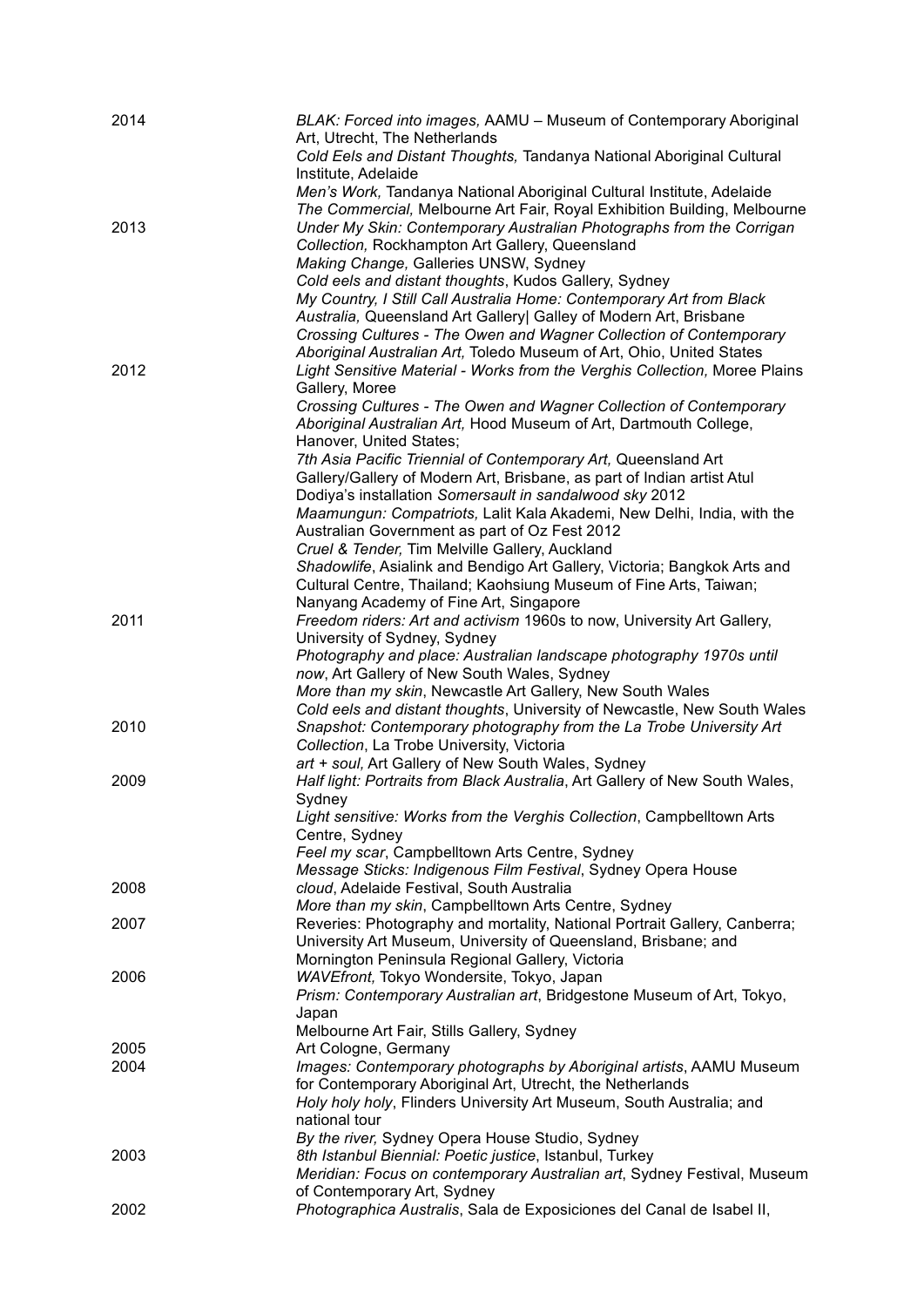|      | Madrid, Spain; Australian Centre for Photography, Sydney<br>Asia Pacific Triennial of Contemporary Art, Queensland Art Gallery,                                                                |
|------|------------------------------------------------------------------------------------------------------------------------------------------------------------------------------------------------|
|      | <b>Brisbane</b><br>Native Title Business: Contemporary Indigenous art, national tour<br>High tide, Linden Centre for Contemporary Arts, Melbourne<br>ARCO Contemporary Art Fair, Madrid, Spain |
| 2001 | FedFest, Royal Melbourne Institute for Technology, Capitol Theatre,<br>Melbourne                                                                                                               |
|      | Indicium: Identity in Australian contemporary photomedia, The Korean<br>Culture & Arts Foundation, Insa Art Space, Seoul, Korea                                                                |
|      | Centenary vs Eternity, Boomalli Aboriginal Artists Co-operative, Sydney<br>Caught in the headlights, Boomalli Aboriginal Artists Co-operative, Sydney                                          |
| 2000 | true, Boomalli Aboriginal Artists Co-operative, Sydney; Sydney Opera<br>House, Sydney                                                                                                          |
|      | Being Aboriginal, NSW Trade Investment Centre, Sydney<br>Beyond the pale: Contemporary Indigenous Art, Adelaide Biennial of                                                                    |
|      | Australian Art, Art Gallery of South Australia, Adelaide<br>Across: An exhibition of Aboriginal art and culture, Canberra School of Art                                                        |
|      | Gallery, Australian National University, Canberra<br>That's not Aboriginal art, Boomalli Aboriginal Artists Co-operative, Sydney                                                               |
|      | Comfort zone, Boomalli Aboriginal Artists Co-operative, Sydney                                                                                                                                 |
|      | Biennale of contemporary art, Festival of Pacific Arts, Noumea, New<br>Caledonia                                                                                                               |
| 1999 | My Country, Lismore Regional Gallery, New South Wales<br>Living here now: Art and politics, Perspecta '99, Art Gallery of New South                                                            |
|      | Wales, Sydney                                                                                                                                                                                  |
|      | Natural disasters/disasters unnatural, Monash University Art Gallery,<br>Melbourne                                                                                                             |
|      | Signature works, Australian Centre for Photography, Sydney                                                                                                                                     |
|      | Another Country, Art Gallery of New South Wales, Sydney<br>Beyond myth: Otre il mito, 48th Venice Biennale satellite exhibition, Gallery                                                       |
| 1998 | Gabrielle Pizzi, Palazzo Papadopoli, Venice, Italy<br>The art of place: 4th National Indigenous Heritage Art Award, Australian                                                                 |
|      | Heritage Commission, Old Parliament House, Canberra                                                                                                                                            |
|      | Co-existence: Australian artists against racism, Hogarth Galleries, Sydney<br>Flesh and blood: A Sydney story 1788-1998, Museum of Sydney, Sydney                                              |
|      | Re-take: Contemporary Aboriginal and Torres Strait Islander photography,<br>National Gallery of Australia, Canberra                                                                            |
| 1997 | Indigenous Australians, Australian Museum, Sydney                                                                                                                                              |
| 1996 | Blak on trak, Boomalli Aboriginal Artists Co-operative, Sydney<br>Chip on the shoulder, Boomalli Aboriginal Artists Co-operative, Sydney                                                       |
|      | The art of place: 3rd National Indigenous Heritage Art Award, Australian                                                                                                                       |
|      | Heritage Commission, Old Parliament House, Canberra<br>Guwanyi: Stories of the Redfern Aboriginal community, Museum of                                                                         |
|      | Sydney, Sydney                                                                                                                                                                                 |
|      | Abstracts: New Aboriginalities, Royal Albert Memorial Museum and Art<br>Gallery, Exeter, United Kingdom; 198 Contemporary Arts and Learning,                                                   |
|      | London, United Kingdom                                                                                                                                                                         |
| 1995 | Spirit + Place, Museum of Contemporary Art, Sydney<br>On a Mission, Boomalli Aboriginal Artists Co-operative, Sydney                                                                           |
|      | Dhaguu Yandhal: Where to now?, Boomalli Aboriginal Artists Co-operative,<br>Sydney                                                                                                             |
| 1994 | Urban focus: Aboriginal and Torres Strait Islander art, National Gallery of<br>Australia, Canberra                                                                                             |
| 1993 | Aratjara: Art of the First Australians, Kunstsammlung Nordrhein-Westfalem,<br>Düsseldorf, Germany; Hayward Gallery, London, United Kingdom;                                                    |
|      | Louisiana Museum, Humlebaek, Denmark<br>Kodak Acquisition Fund: 10th anniversary show, National Gallery of                                                                                     |
|      | Australia, Canberra<br>NAIDOC exhibition, Art Gallery of New South Wales, Sydney                                                                                                               |
| 1990 | The image black, international tour, Department of Foreign Affairs and                                                                                                                         |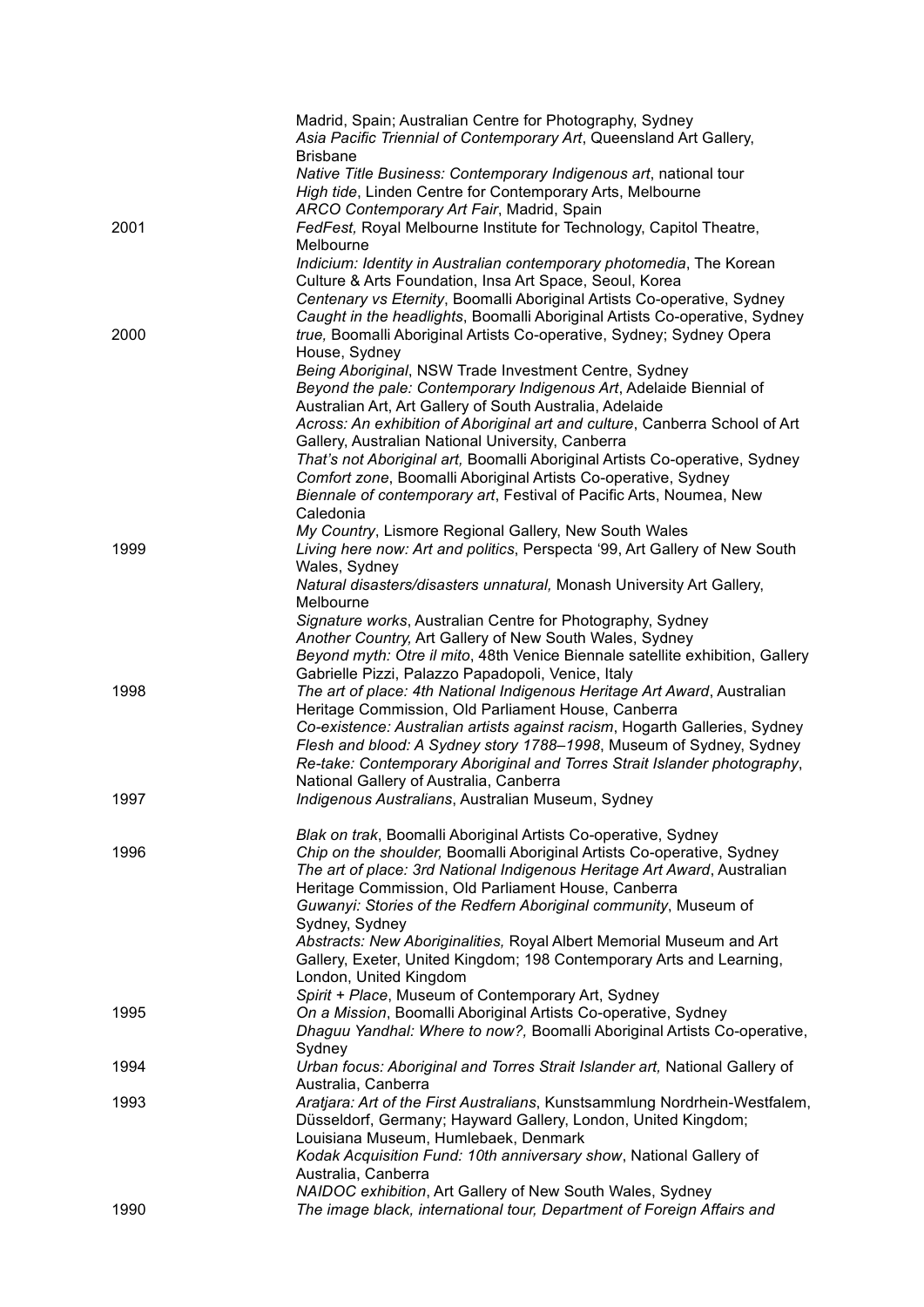|              | Trade After 200 years: Photographs of Aboriginal and Islander Australia                                                                             |
|--------------|-----------------------------------------------------------------------------------------------------------------------------------------------------|
|              | today, National Gallery of Australia, Canberra                                                                                                      |
|              | Tagari Lia, My Family: Contemporary Aboriginal art from Australia, Third                                                                            |
|              | Eye Centre, Glasgow, Scotland                                                                                                                       |
|              | Photography: Recent acquisitions, National Gallery of Australia, Canberra                                                                           |
| 1989         | A Koori perspective, Artspace, Sydney                                                                                                               |
|              | Boomalli Breaking Boundaries, Boomalli Aboriginal Artists Co-operative,                                                                             |
|              | Sydney                                                                                                                                              |
|              | Gomileroi-Moree Mob, Boomalli Aboriginal Artists Co-operative, Sydney                                                                               |
|              | 40 000 + 4, Bondi Pavilion, Sydney                                                                                                                  |
| 1988         | ANCAAA (Association of Northern & Central Australian Aboriginal Artists)                                                                            |
|              | and Boomalli, Boomalli Aboriginal Artists Co-operative, Sydney                                                                                      |
|              | De-facto apartheid, Performance Space, Sydney                                                                                                       |
|              | Art and Aboriginality, Portsmouth, United Kingdom; Exhibition Hall, Sydney                                                                          |
|              | Opera House, Sydney                                                                                                                                 |
|              | Survey of Aboriginal art, audio-visual study, Performance Space, Sydney<br>Boomalli Au-Go-Go, inaugural exhibition, Boomalli Aboriginal Artists Co- |
| 1987         | operative, Sydney                                                                                                                                   |
| 1986         | Contemporary Aboriginal photography, Macarthur College of Advanced                                                                                  |
|              | <b>Education, New South Wales</b>                                                                                                                   |
|              | NADOC '86 exhibition of Aboriginal and Islander photographers, Aboriginal                                                                           |
|              | Artists Gallery, Sydney                                                                                                                             |
| 1984         | Koori art '84, Artspace, Sydney                                                                                                                     |
| 1983         | Contemporary Aboriginal art, Bondi Pavilion, Sydney                                                                                                 |
|              |                                                                                                                                                     |
| <b>FILMS</b> |                                                                                                                                                     |
| 1999         | I don't wanna be a bludger, collaborative film with Destiny Deacon shown                                                                            |
|              | at Living here now: Art and politics, the Perspecta '99 exhibition at the Art                                                                       |
|              | Gallery of New South Wales, Sydney; 30-minute film                                                                                                  |
| 1998         | Songlines; film clips and story segments for Indigenous Music Program;                                                                              |
|              | ABC Television; nine 30-minute episodes                                                                                                             |
| 1997         | Empire; experimental film commissioned for 1997 Cultural Olympiad                                                                                   |
|              | Festival of the Dreaming; ABC Television Indigenous Production Unit; 18-                                                                            |
|              | minute film Tent boxers; documentary; ABC Television - Indigenous                                                                                   |
|              | Documentary Fund; 30- minute film                                                                                                                   |
| 1996         | Blacktracker; documentary; ABC Television - Indigenous Documentary                                                                                  |
|              | Fund; 30- minute film                                                                                                                               |
|              | The Masters; sitcom; SBS Television; thirteen 15-minute<br>episodes Aboriginal English; film; Department of Education and Training;                 |
|              | 15-minute film                                                                                                                                      |
| 1995         | Eora; promotional audio-visual display projected from laser disk, Museum                                                                            |
|              | of Sydney and Historic Houses Trust NSW; 60-minute film                                                                                             |
| 1994         | Kangaroo Dancer; promotional segments; Qantas; 12 segments A                                                                                        |
|              | passage through the aisles, Episode 1 of The Family series; short                                                                                   |
|              | experimental films based on the family for Eat Carpet; SBS Television; 6-                                                                           |
|              | minute film                                                                                                                                         |
| 1993         | Aratjara; magazine piece for Blackout; ABC Television; 5-minute                                                                                     |
|              | film Quest for country; experimental documentary as first episode of From                                                                           |
|              | Spirit to Spirit series, 13-part international co-production; SBS Television;                                                                       |
|              | 24-minute film An afternoon in Brunswick; starring Destiny Deacon,                                                                                  |
|              | segment for Blackout; ABC Television; five 12-minute segments                                                                                       |
| 1992         | Mother Earth; film clip for Alice Haines; ABC Television; 3-minute film clip                                                                        |
|              | Starlit bushes; film clip for Savanah Doolan; ABC Television; 3-minute film                                                                         |
|              | clip Dolores's Koori world; comedy for Blackout; ABC Television; 12-minute                                                                          |
|              | film The meaning of life; film clip for Peter Wells; ABC Television; 3-minute                                                                       |
|              | film clip Ilbigiri Theatre Company; segment for Blackout; ABC Television;                                                                           |
|              | 15-minute film                                                                                                                                      |
| 1991         | Poison; experimental drama looking at addiction in urban Koori                                                                                      |
|              | environment, winner of the Golden Tripod Award and Bronze Award for<br>Best Short Television Drama at the New York Film Festival; ABC               |
|              | Television; 29-minute film Malangi: A day in the life of a bark painter;                                                                            |
|              | documentary on work of Dr David Malangi; ABC Television; 30-minute film                                                                             |
|              |                                                                                                                                                     |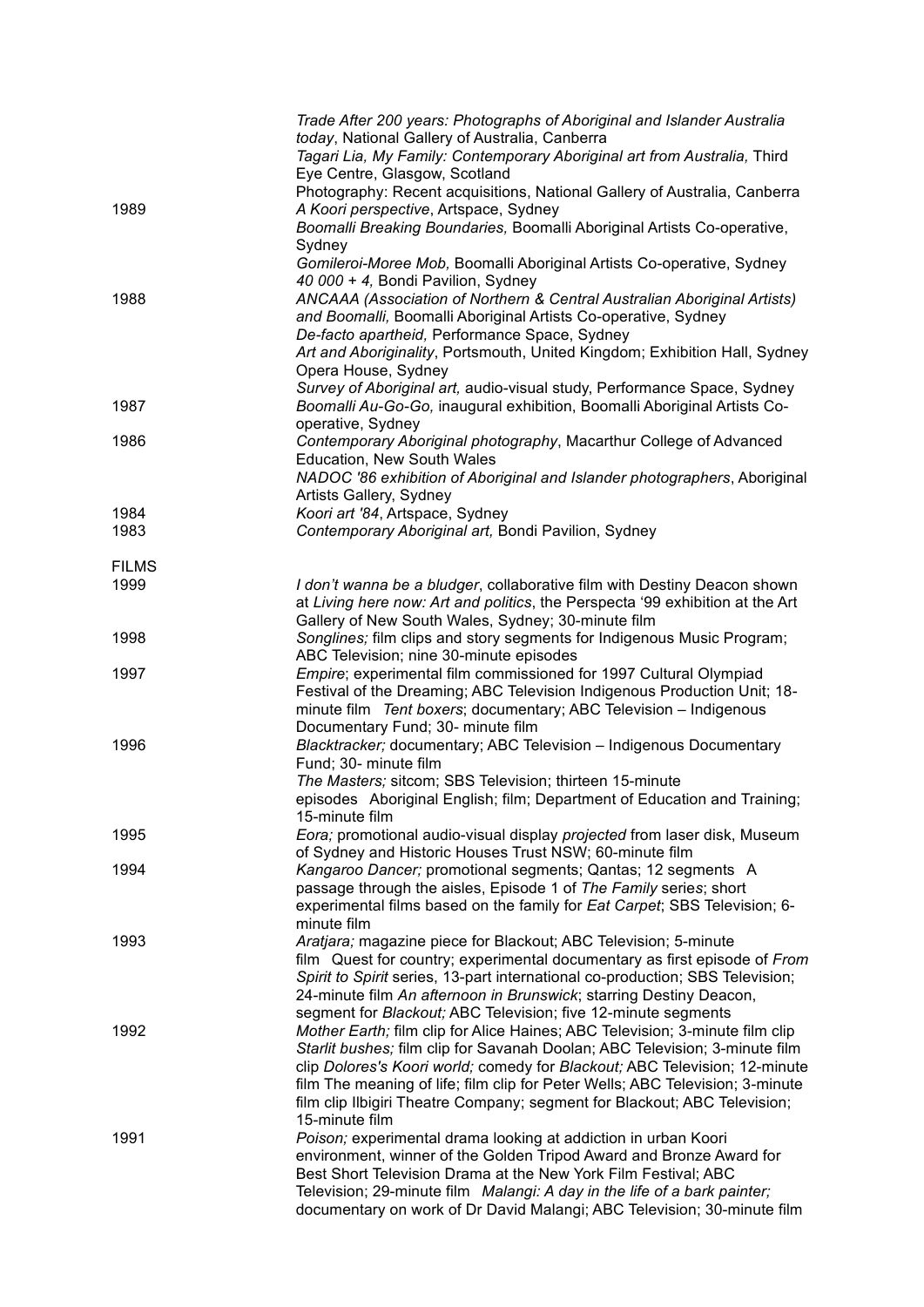| 1990<br>1989                 | Frances; film clip for Frances Peters; ABC Television; 3-minute film clip<br>Alice; corporate film dealing with racism; Department of Education; 15-                                        |
|------------------------------|---------------------------------------------------------------------------------------------------------------------------------------------------------------------------------------------|
| 1988                         | minute film<br>Boomalli: Five Koorie Artists; documentary on the work of five artists from<br>the Sydney-based Boomalli Aboriginal Artists Co-operative; Film Australia;<br>28- minute film |
|                              | Dreamings: The art of Aboriginal Australia; documentary examining the<br>work of Aboriginal artists, such as Dr David Malangi and Michael Jagamara                                          |
|                              | Nelson, to accompany an exhibition of the same name curated by<br>anthropologist Peter Sutton; Film Australia; 30-minute film                                                               |
| <b>SELECTED BIBLIOGRAPHY</b> |                                                                                                                                                                                             |
| 2016                         | Gordon Craig, 'Over the fence: Contemporary Indigenous photography                                                                                                                          |
|                              | from the Corrigan Collection', exh. cat. UQ Art Museum, The University of<br>Queensland, Brisbane, 2016                                                                                     |
|                              | 'Everywhen: The Eternal Present in Indigenous Art from Australia', exh.                                                                                                                     |
| 2015                         | cat. Harvard Art Museums, Cambridge, Massachusetts, 2016<br>Amanda Rowell, 'Buruwi Burra (Three Skies)', exh. cat., The Commercial<br>Gallery, Sydney, 2015                                 |
|                              | Stella Rosa McDonald, 'Buruwi Burra (Three Skies)', The Art Life, 20 May,<br>2015                                                                                                           |
| 2013                         | Brenda L. Croft, 'True beauty: Michael Riley's portraits 1984-1990',<br>Photofile, Vol. 93, Spring/Summer 2013-14, pp. 33-39                                                                |
| 2012                         | Stephen Gilchrist, Maamungun: Compatriots, published by Nicole                                                                                                                              |
|                              | Foreshew, Jonathan Jones and the Australian Government for the                                                                                                                              |
|                              | exhibition Maamungun: Compatriots at Lalit Kala Akademi, New Delhi,<br>India                                                                                                                |
|                              | Djon Mundine and Natalie King, Shadowlife, Asialink, Melbourne, Bendigo                                                                                                                     |
|                              | Art Gallery, Victori                                                                                                                                                                        |
| 2010                         | Hetti Perkins, art + soul, The Miegunyah Press, Melbourne, pp 216-29,<br>256-59                                                                                                             |
|                              | Gael Newtown, 'Michael Riley', Aboriginal & Torres Strait Islander art:<br>Collection highlights, National Gallery of Australia, Canberra                                                   |
| 2009                         | Hetti Perkins and Jonathan Jones, Half light: Portraits from Black Australia,                                                                                                               |
|                              | Art Gallery of New South Wales, Sydney, pp 110-119                                                                                                                                          |
|                              | Jonathan Jones and Amanda Peacock, Country, Culture, Community: An                                                                                                                          |
|                              | education kit for the Aboriginal & Torres Strait Islander collection, Art                                                                                                                   |
|                              | Gallery of New South Wales, Sydney<br>Nicholas Jose (ed), Macquarie Anthology of Australian Literature, Allen &                                                                             |
|                              | Unwin, Sydney                                                                                                                                                                               |
| 2008                         | Desmond, M et al, Jonathan Jones: Untitled (the tyranny of distance),                                                                                                                       |
|                              | Sherman Contemporary Art Foundation, Sydney                                                                                                                                                 |
| 2006                         | Claire Armstrong (ed), Australian Indigenous Art Commission: Musée du<br>quai Branly, Art & Australia, Sydney                                                                               |
|                              | Nakamuro Setsuko (ed), Prism: Contemporary Australian art, Bridgestone                                                                                                                      |
|                              | Museum of Art, Ishibashi Foundation, Tokyo, Japan                                                                                                                                           |
|                              | Brenda L Croft, Michael Riley: Sights unseen, National Gallery of Australia,                                                                                                                |
|                              | Canberra                                                                                                                                                                                    |
| 2003                         | Dan Cameron (curator), Poetic justice, 8th Istanbul Biennial, Istanbul,<br>Turkey                                                                                                           |
| 2002                         | Rachel Kent, Russell Storer and Vivienne Webb (curators), Meridian:                                                                                                                         |
|                              | Focus on contemporary Australian art, Sydney Festival, Museum of                                                                                                                            |
|                              | Contemporary Art, Sydney                                                                                                                                                                    |
|                              | Alasdair Foster, Gael Newton and Daniel Palmer, Photographica Australis:                                                                                                                    |
|                              | Exposición Sala de Exposiciones del Canal de Isabel II, February-April<br>2002, Australian Centre for Photography, Syndey, Sala del Canal de Isabel                                         |
|                              | II, Madrid, Spain                                                                                                                                                                           |
|                              | Lynne Seear (ed), APT 2002: Asia Pacific Triennial of Contemporary Art,                                                                                                                     |
|                              | Queensland Art Gallery, Brisbane                                                                                                                                                            |
| 2001<br>2000                 | Paco Barragan, El arte que viene, Subastas Siglo XXI, Madrid, Spain                                                                                                                         |
|                              | Doreen Mellor, Across: An exhibition of Indigenous art and culture,<br>Canberra School of Art Gallery, Institute of the Arts, Australian National                                           |
|                              |                                                                                                                                                                                             |